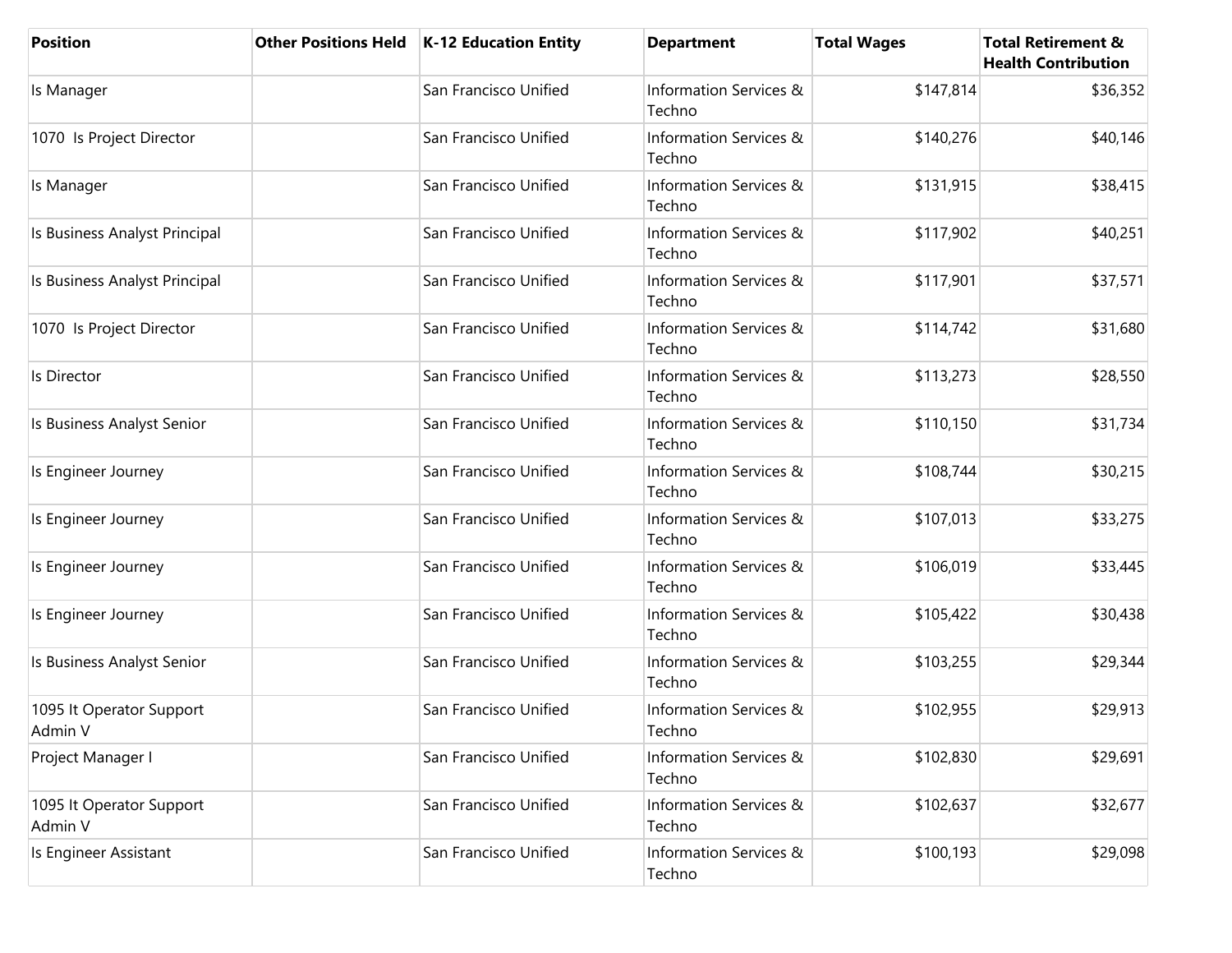| Is Business Analyst Senior           | San Francisco Unified | Information Services &<br>Techno | \$99,259 | \$29,028 |
|--------------------------------------|-----------------------|----------------------------------|----------|----------|
| Is Business Analyst Principal        | San Francisco Unified | Information Services &<br>Techno | \$96,642 | \$28,399 |
| <b>Executive Director</b>            | San Francisco Unified | Information Services &<br>Techno | \$96,365 | \$17,241 |
| Is Engineer Journey                  | San Francisco Unified | Information Services &<br>Techno | \$96,191 | \$30,612 |
| Program Administrator                | San Francisco Unified | Information Services &<br>Techno | \$95,817 | \$20,566 |
| 1094 It Operator Support<br>Admin IV | San Francisco Unified | Information Services &<br>Techno | \$95,802 | \$31,003 |
| Is Engineer Assistant                | San Francisco Unified | Information Services &<br>Techno | \$95,143 | \$31,085 |
| Is Engineer Assistant                | San Francisco Unified | Information Services &<br>Techno | \$95,048 | \$30,758 |
| Is Administrator III                 | San Francisco Unified | Information Services &<br>Techno | \$94,540 | \$27,950 |
| Is Engineer Assistant                | San Francisco Unified | Information Services &<br>Techno | \$94,207 | \$27,883 |
| Is Engineer Assistant                | San Francisco Unified | Information Services &<br>Techno | \$93,321 | \$27,347 |
| Cable Splicer                        | San Francisco Unified | Information Services &<br>Techno | \$92,936 | \$27,617 |
| 1094 It Operator Support<br>Admin IV | San Francisco Unified | Information Services &<br>Techno | \$92,902 | \$27,573 |
| Is Programmer Analyst Senior         | San Francisco Unified | Information Services &<br>Techno | \$92,588 | \$26,705 |
| Is Business Analyst Senior           | San Francisco Unified | Information Services &<br>Techno | \$90,237 | \$27,149 |
| Is Programmer Analyst Senior         | San Francisco Unified | Information Services &<br>Techno | \$90,048 | \$26,857 |
| Is Business Analyst                  | San Francisco Unified | Information Services &<br>Techno | \$84,882 | \$25,901 |
| Is Business Analyst                  | San Francisco Unified | Information Services &<br>Techno | \$84,880 | \$25,900 |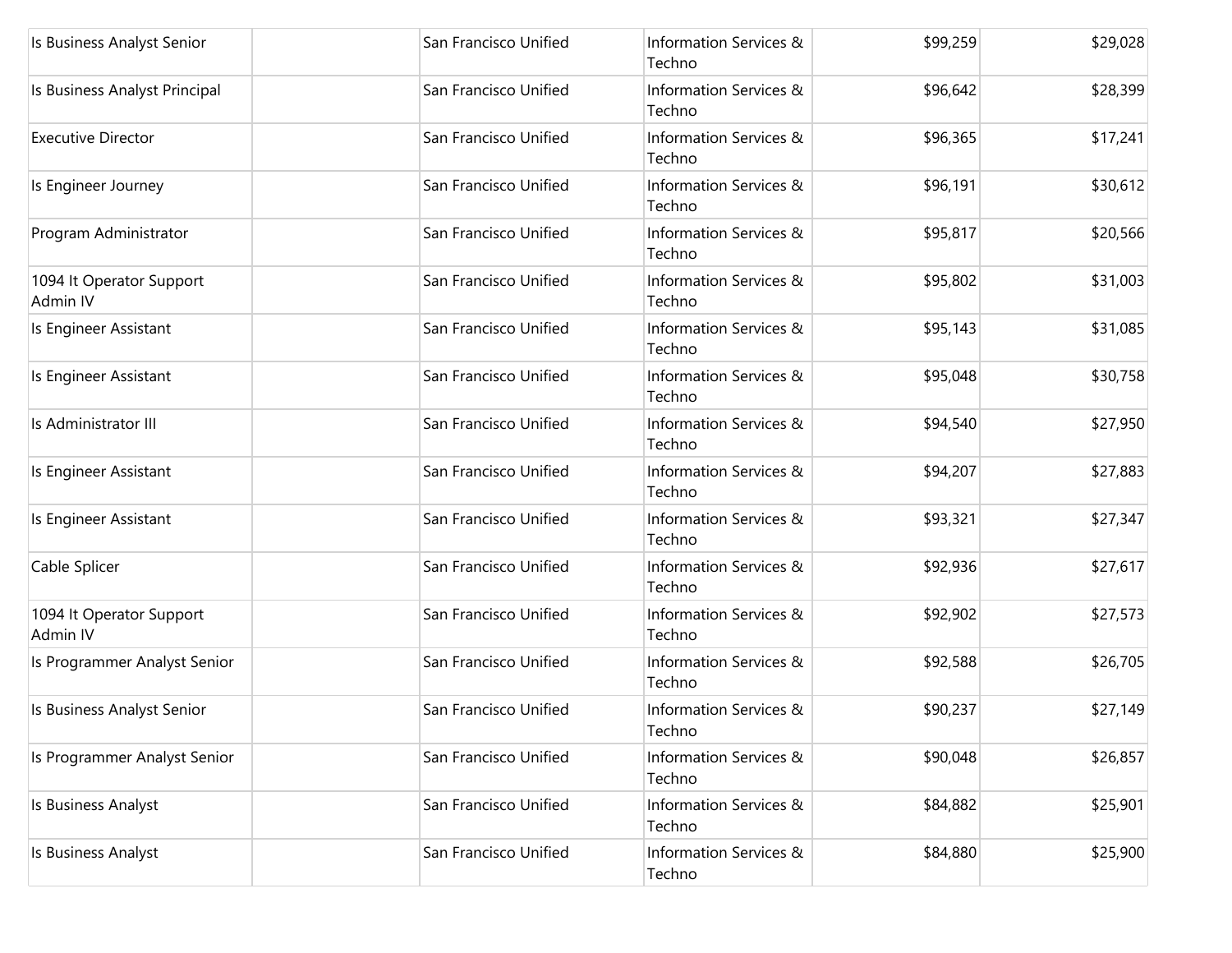| Is Engineer Journey                   |                                              | San Francisco Unified | Information Services &<br>Techno | \$83,819 | \$23,578 |
|---------------------------------------|----------------------------------------------|-----------------------|----------------------------------|----------|----------|
| Is Business Analyst                   | Teacher Special Assign San Francisco Unified |                       | Information Services &<br>Techno | \$82,211 | \$24,329 |
| 1094 It Operator Support<br>Admin IV  |                                              | San Francisco Unified | Information Services &<br>Techno | \$82,029 | \$28,282 |
| 1093 It Operator Support<br>Admin III |                                              | San Francisco Unified | Information Services &<br>Techno | \$81,944 | \$26,177 |
| 1093 It Operator Support<br>Admin III |                                              | San Francisco Unified | Information Services &<br>Techno | \$81,942 | \$18,628 |
| 1093 It Operator Support<br>Admin III |                                              | San Francisco Unified | Information Services &<br>Techno | \$81,120 | \$27,952 |
| Is Administrator II                   |                                              | San Francisco Unified | Information Services &<br>Techno | \$80,991 | \$25,070 |
| Is Trainer Journey                    |                                              | San Francisco Unified | Information Services &<br>Techno | \$78,443 | \$24,415 |
| Is Business Analyst                   |                                              | San Francisco Unified | Information Services &<br>Techno | \$78,330 | \$24,565 |
| Is Business Analyst                   |                                              | San Francisco Unified | Information Services &<br>Techno | \$77,703 | \$27,205 |
| 1093 It Operator Support<br>Admin III |                                              | San Francisco Unified | Information Services &<br>Techno | \$76,161 | \$24,080 |
| Is Trainer Journey                    |                                              | San Francisco Unified | Information Services &<br>Techno | \$74,914 | \$26,606 |
| Is Administrator II                   |                                              | San Francisco Unified | Information Services &<br>Techno | \$73,152 | \$25,353 |
| 1093 It Operator Support<br>Admin III |                                              | San Francisco Unified | Information Services &<br>Techno | \$73,001 | \$26,345 |
| 1093 It Operator Support<br>Admin III |                                              | San Francisco Unified | Information Services &<br>Techno | \$70,887 | \$22,869 |
| 1093 It Operator Support<br>Admin III |                                              | San Francisco Unified | Information Services &<br>Techno | \$70,537 | \$22,829 |
| 1093 It Operator Support<br>Admin III |                                              | San Francisco Unified | Information Services &<br>Techno | \$69,914 | \$25,697 |
| 1093 It Operator Support<br>Admin III |                                              | San Francisco Unified | Information Services &<br>Techno | \$69,907 | \$22,745 |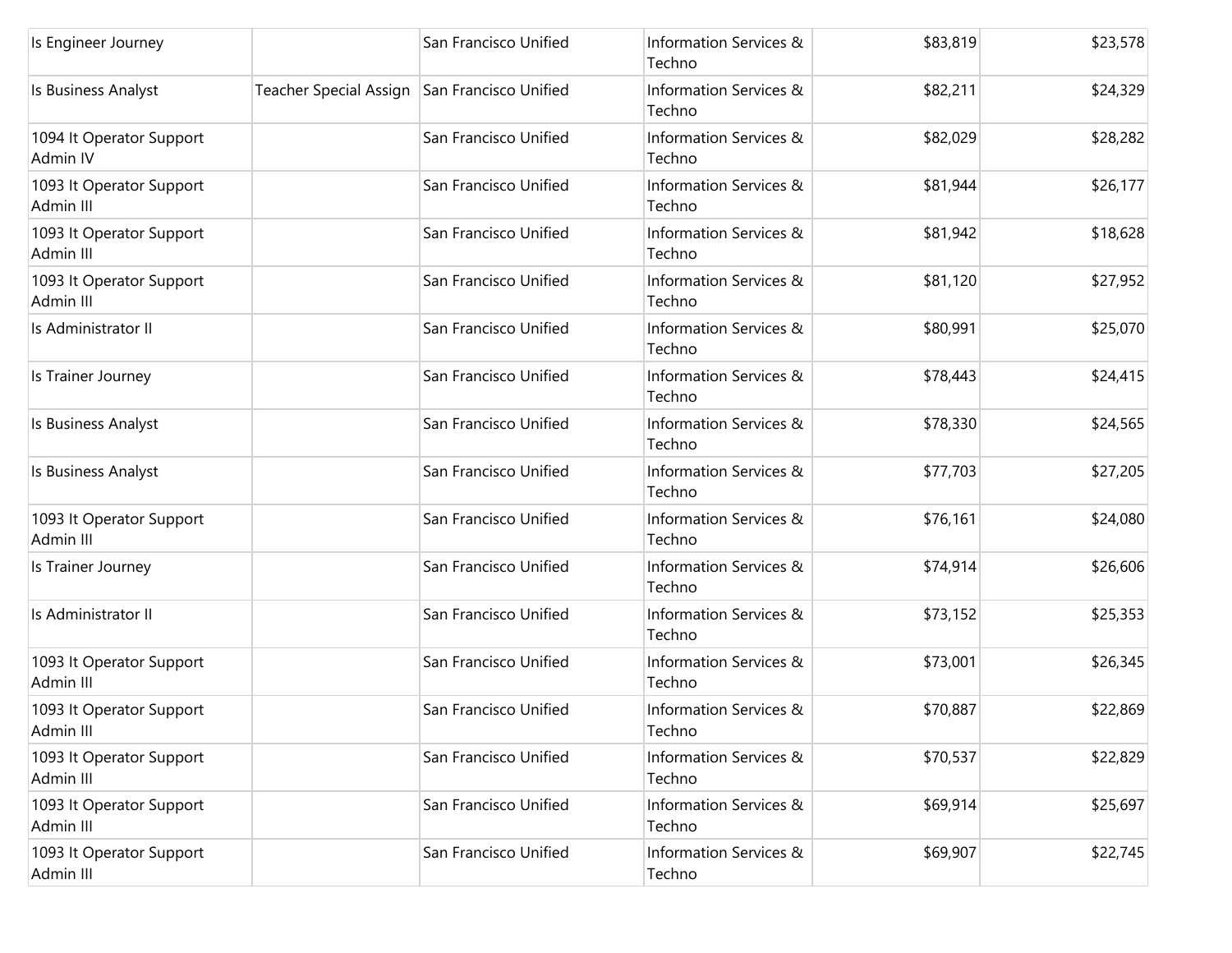| Teacher Special Assign                | San Francisco Unified | Information Services &<br>Techno | \$66,045 | \$7,424  |
|---------------------------------------|-----------------------|----------------------------------|----------|----------|
| 1092 It Operator Support<br>Admin II  | San Francisco Unified | Information Services &<br>Techno | \$65,149 | \$24,865 |
| 1092 It Operator Support<br>Admin II  | San Francisco Unified | Information Services &<br>Techno | \$64,532 | \$21,568 |
| 1092 It Operator Support<br>Admin II  | San Francisco Unified | Information Services &<br>Techno | \$64,518 | \$21,564 |
| 1092 It Operator Support<br>Admin II  | San Francisco Unified | Information Services &<br>Techno | \$64,516 | \$21,564 |
| Is Administrator I                    | San Francisco Unified | Information Services &<br>Techno | \$63,579 | \$21,538 |
| Senior Account Clerk                  | San Francisco Unified | Information Services &<br>Techno | \$62,449 | \$28,758 |
| Is Business Analyst Principal         | San Francisco Unified | Information Services &<br>Techno | \$62,444 | \$24,096 |
| Is Business Analyst Principal         | San Francisco Unified | Information Services &<br>Techno | \$61,947 | \$28,636 |
| 1092 It Operator Support<br>Admin II  | San Francisco Unified | Information Services &<br>Techno | \$61,784 | \$23,672 |
| Is Administrator I                    | San Francisco Unified | Information Services &<br>Techno | \$61,646 | \$20,918 |
| Management Assistant                  | San Francisco Unified | Information Services &<br>Techno | \$60,931 | \$27,958 |
| 1092 It Operator Support<br>Admin II  | San Francisco Unified | Information Services &<br>Techno | \$58,682 | \$23,325 |
| Is Business Analyst                   | San Francisco Unified | Information Services &<br>Techno | \$57,859 | \$13,530 |
| Senior Clerk Typist                   | San Francisco Unified | Information Services &<br>Techno | \$57,715 | \$21,003 |
| Is Business Analyst                   | San Francisco Unified | Information Services &<br>Techno | \$56,548 | \$18,183 |
| Is Operator Journey                   | San Francisco Unified | Information Services &<br>Techno | \$55,654 | \$20,617 |
| 1093 It Operator Support<br>Admin III | San Francisco Unified | Information Services &<br>Techno | \$55,045 | \$12,987 |